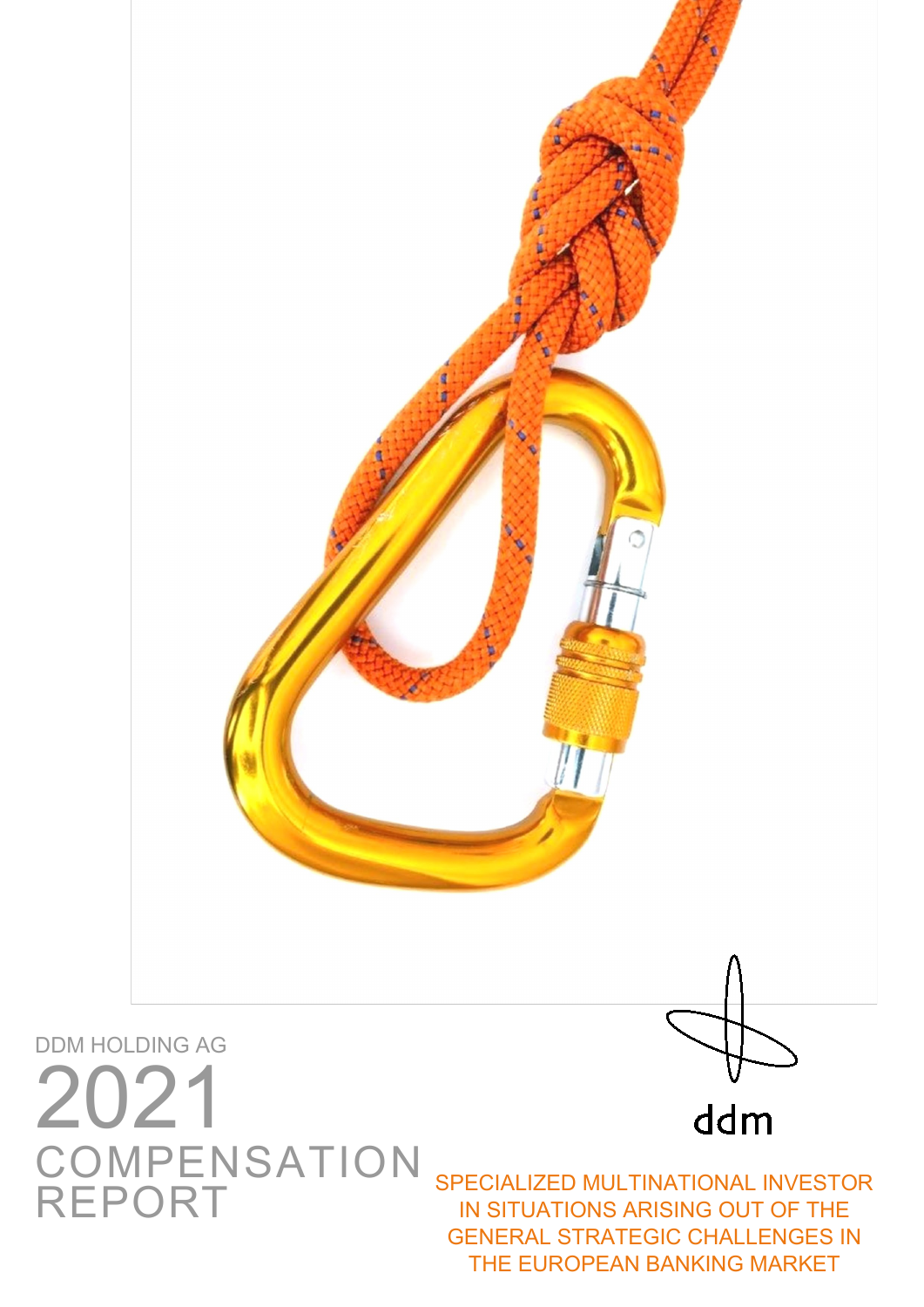# Compensation Report

#### **1. Introduction**

The Compensation Report outlines the principles behind, and the elements of, the remuneration paid to the Board of Directors ("Board") and the Executive Management Committee ("EMC") of DDM Holding AG ("DDM"). It details the remuneration paid to the Board and EMC in accordance with the Swiss Ordinance against Excessive Compensation in Stock Exchange Listed Companies ("OaEC/VegüV"). This Compensation Report will be submitted to the annual general meeting of DDM to be held on 23 June 2022 ("AGM") for a consultative vote.

#### **2. Guiding principles on remuneration**

The Board has overall responsibility for defining the remuneration principles of DDM and the proposed remuneration of the Board and EMC. The Board has delegated the preparatory work involved to the Remuneration Committee, which submits its proposal to the Board for review and approval.

The purpose and aim of the Remuneration Committee is to ensure that DDM has access to the competence required at an appropriate cost, and that the existing remuneration scheme has the intended effects for DDM's operations.

DDM is committed to offer and maintain competitive remuneration which is designed to attract, retain, and motivate talented individuals, along the following principles:

#### *Fair and transparent*

Remuneration is clearly structured, transparent and based on the respective responsibilities and competencies.

#### *Competitive and market-aligned*

Remuneration levels are competitive and in line with relevant market practice.

#### *Pay for performance*

A proportion of the remuneration is directly linked to the achievement of DDM and individual performance goals.

As a general rule, members of the Board receive a fixed remuneration in cash whereas the remuneration for all members of the EMC consists of fixed remuneration and a successdependent variable remuneration (both in cash).

All members of the Board as well as the members of the EMC have a notice period of up to 12 months. In addition, the employment contracts do not include any severance payments and there are no change-of-control clauses in place.

#### **3. Organization and competencies**

#### **Remuneration Committee**

In general, the Board is responsible for determining the remuneration for the members of the Board and the EMC, based on the recommendations from the Remuneration Committee. As per the Articles of Association in place, the Remuneration Committee consists of at least two members of the Board to be individually elected by the AGM for a term of office until completion of the next annual general shareholder's meeting. The determination of such remuneration is subject to final shareholder approval at the AGM.

Within the scope of the Board's duties, the Remuneration Committee assists the Board by preparing proposals on remuneration, monitoring and evaluating on a regular basis the structures and levels of remuneration for the Board, the CEO and other members of the EMC. The main tasks of the Remuneration Committee, based on a charter issued by the Board, are:

- Prepare the Board's decisions on issues concerning principles for remuneration and other terms of employment for the Board and the EMC;
- Monitor and evaluate programs for variable remuneration, both ongoing and those that have ended during the year, for the EMC;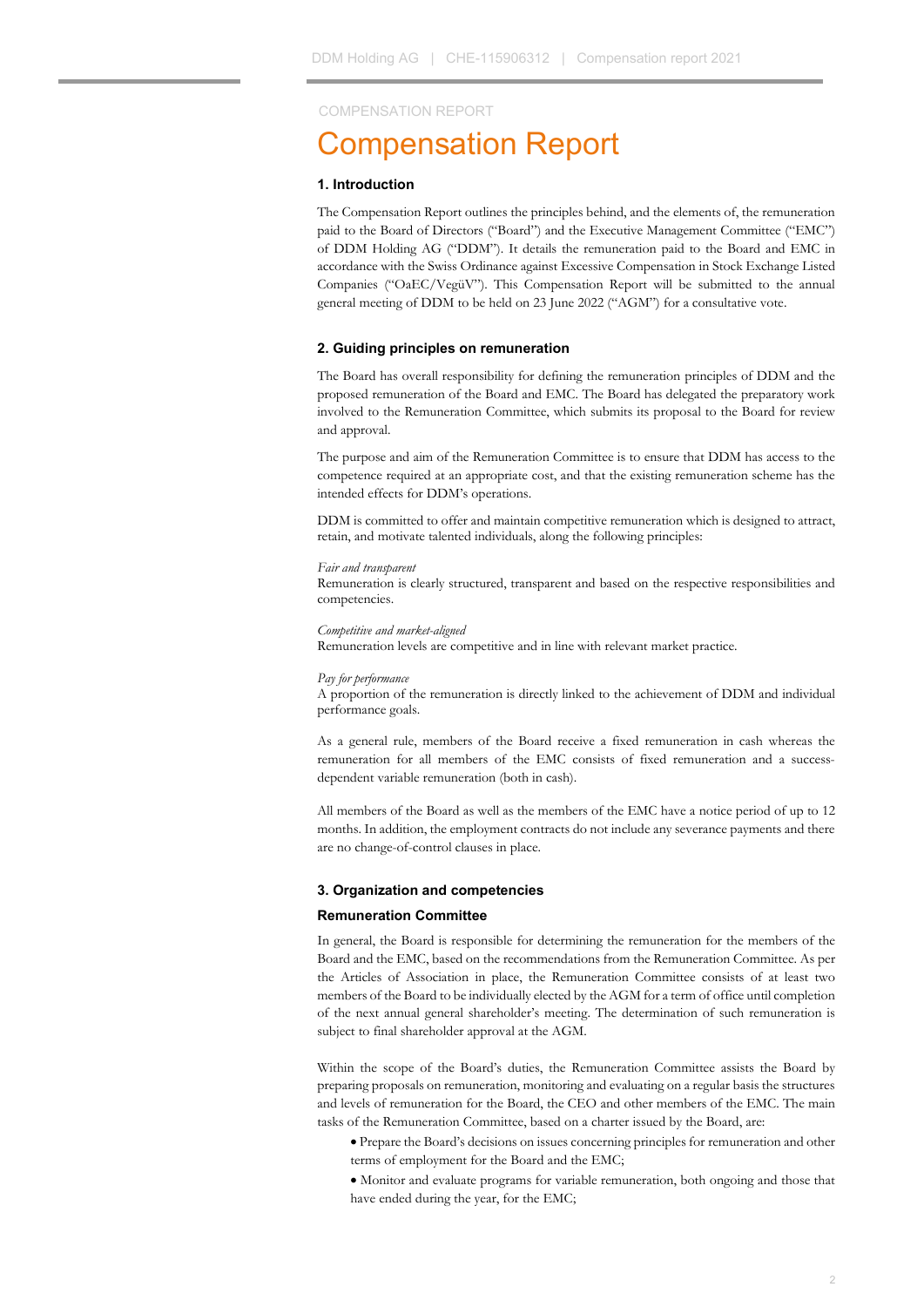- Prepare the Board's proposals to the shareholders' meetings with regard to remuneration of the Board and the EMC;
- Monitor and evaluate the application of guidelines for remuneration, as well as the current remuneration structures and levels in DDM.

#### **Information process between the Board and the Remuneration Committee**

The Remuneration Committee holds at least one meeting during the period between two consecutive AGM's. The Remuneration Committee held two meetings during 2021.

Furthermore, the Remuneration Committee gives oral reports to the Board in relation to its work, and makes proposals on matters that require the Board's approval.

# **Competencies regarding the determination of the remuneration**

|                                  | Remuneration | Board    | <b>Shareholders</b> |
|----------------------------------|--------------|----------|---------------------|
|                                  | Committee    |          | (AGM)               |
| Chairman remuneration            | Proposal     | Decision | Approval            |
| Board remuneration               | Proposal     | Decision | Approval            |
| CEO remuneration (incl.          | Proposal     | Decision | Approval            |
| performance goals for the short  |              |          |                     |
| term incentive)                  |              |          |                     |
| Other Executives remuneration    | Proposal     | Decision | Approval            |
| (incl. performance goals for the |              |          |                     |
| short term incentive)            |              |          |                     |

#### **Say on pay vote at the AGM**

At the AGM, the Board submits to the shareholders the maximum aggregate amount of remuneration of the Board and the EMC for binding approval. The voting mechanism set forth by the Articles of Association provides for approval of the following items by the AGM:

- a) the maximum aggregate amount of the fixed compensation of the Board for the following term of office;
- b) the maximum aggregate amount of fixed compensation of the EMC for the financial year following the AGM;
- c) the aggregate amount of variable compensation of the EMC for the current financial year

The following agenda items will be submitted to the shareholders for approval at the 2022 AGM:

- a) the maximum aggregate amount of fixed compensation for the Board for the period from the end of the AGM until the end of the 2023 annual general meeting
- b) the maximum aggregate amount of fixed compensation for the EMC for the financial year 2023
- c) the maximum aggregate amount of variable compensation for the EMC for the financial year 2022

#### **4. Remuneration elements**

#### **Board of Directors**

All members of the Board receive cash remuneration for their services as members of the Board.

Furthermore, the Board may grant special remuneration to any member of the Board who performs any special or extra services to or at the request of DDM. Special remuneration may be made payable to a member of the Board who has performed any special or extra services in addition to his ordinary remuneration.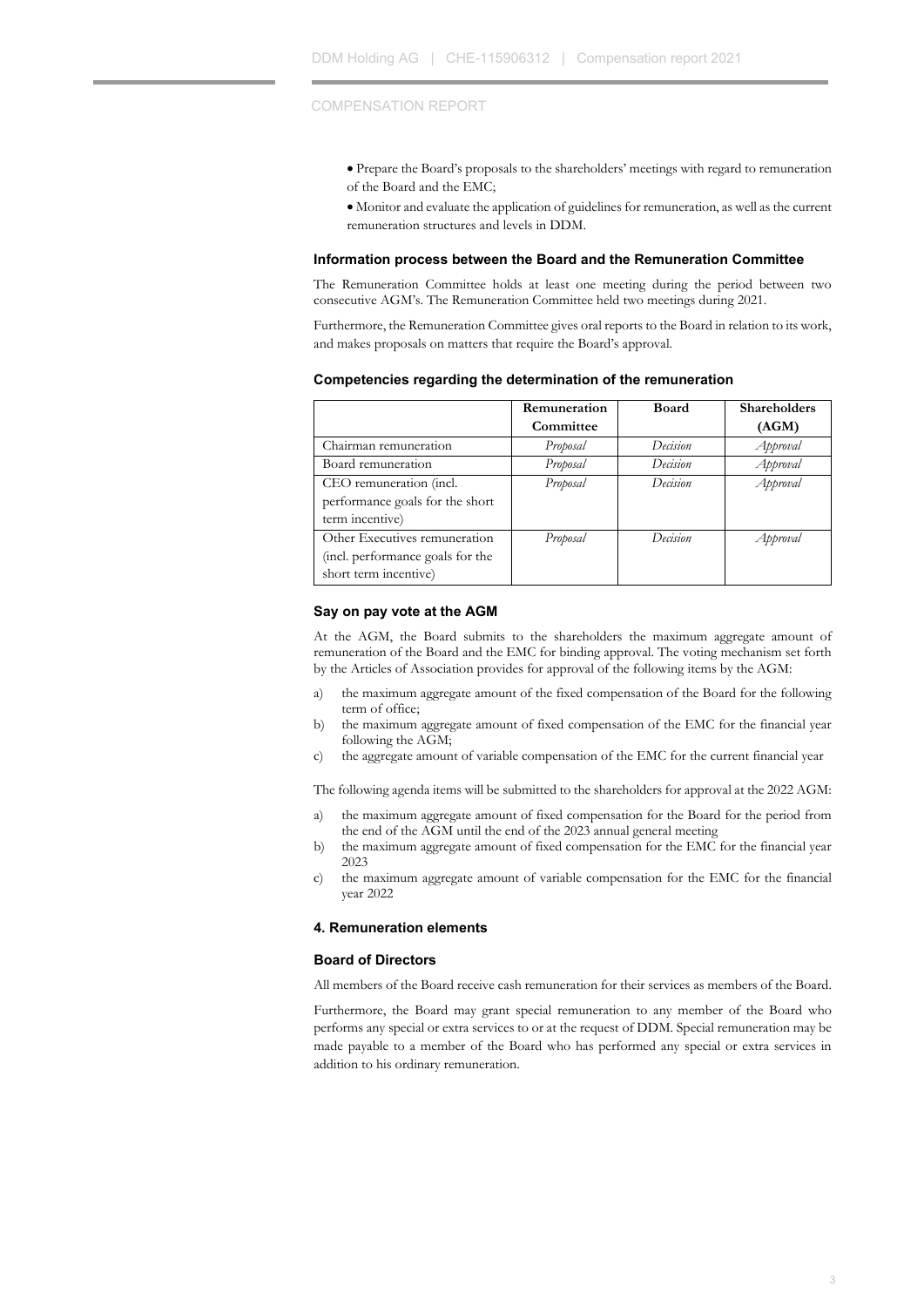#### **Executive Management Committee**

All members of the EMC receive a fixed remuneration for their services as an EMC member. In addition to the fixed remuneration, the EMC members are entitled to variable remuneration (i.e. bonus) which is defined in terms of a percentage of their fixed remuneration. The maximum bonus is determined taking into consideration the duties and responsibility of the recipients. The Board approved a scorecard for the EMC for the financial year 2021 and the allocation of variable remuneration is based on effective results against this scorecard. The scorecard includes parameters such as investments, portfolio performance and financial performance.

# **5. Remuneration for financial year 2021**

This chapter is subject to audit according to art. 17 OaEC/VegüV.

# **a. Remuneration to the members of the Board**

For the financial year 2021, the non-executive members of the Board received the following remuneration for their activities:

| (in thousands of CHF)  |                            |                                                        |                                 |                               |                                                          |          |
|------------------------|----------------------------|--------------------------------------------------------|---------------------------------|-------------------------------|----------------------------------------------------------|----------|
|                        | Jörgen Durban,<br>chairman | Florian Nowotny,<br>until 31 July 2021<br>board member | Erik Fällström,<br>board member | Joachim Cato,<br>board member | Andreas Tuczka,<br>2021<br>board member<br>since 22 June | Total    |
| Board fee              | 80                         | 32                                                     | 65                              | 50                            | 27                                                       | 254      |
| Other compensation     |                            |                                                        |                                 |                               |                                                          | $\bf{0}$ |
| Total                  | 80                         | 32                                                     | 65                              | 50                            | 27                                                       | 254      |
| Employer's social fees | 16                         | $\overline{\phantom{a}}$                               |                                 |                               |                                                          | 16       |
| Employer's pension     |                            |                                                        |                                 |                               |                                                          |          |
| contribution           |                            |                                                        |                                 |                               |                                                          |          |
| Total                  | 16                         |                                                        |                                 |                               |                                                          | 16       |
| Total                  | 96                         | 32                                                     | 65                              | 50                            | 27                                                       | 270      |
| Loans & credits (31-   |                            |                                                        |                                 |                               |                                                          |          |
| Dec-2021)              |                            |                                                        |                                 |                               |                                                          |          |

Note: All amounts exclude VAT, if applicable.

For the financial year 2020, the non-executive members of the Board received the following remuneration for their activities:

| (in thousands of CHF)             | Jörgen Durban,<br>chairman   | Florian Nowotny,<br>board member | Erik Fällström,<br>board member | Joachim Cato,<br>board member | Total |
|-----------------------------------|------------------------------|----------------------------------|---------------------------------|-------------------------------|-------|
| Board fee                         | 80                           | 55                               | 66                              | 49                            | 250   |
| Other compensation                | $\qquad \qquad \blacksquare$ | $220*$                           | $\overline{\phantom{0}}$        |                               | 220   |
| Total                             | 80                           | 275                              | 66                              | 49                            | 470   |
| Employer's social fees            | 16                           |                                  |                                 | $\overline{\phantom{0}}$      | 16    |
| Employer's pension                |                              |                                  |                                 |                               |       |
| contribution                      |                              |                                  |                                 |                               |       |
| Total                             | 16                           |                                  |                                 |                               | 16    |
| Total                             | 96                           | 275                              | 66                              | 49                            | 486   |
| Loans & credits (31-<br>Dec-2020) |                              |                                  |                                 |                               |       |

Note: All amounts exclude VAT, if applicable

\* Compensation for additional board services provided.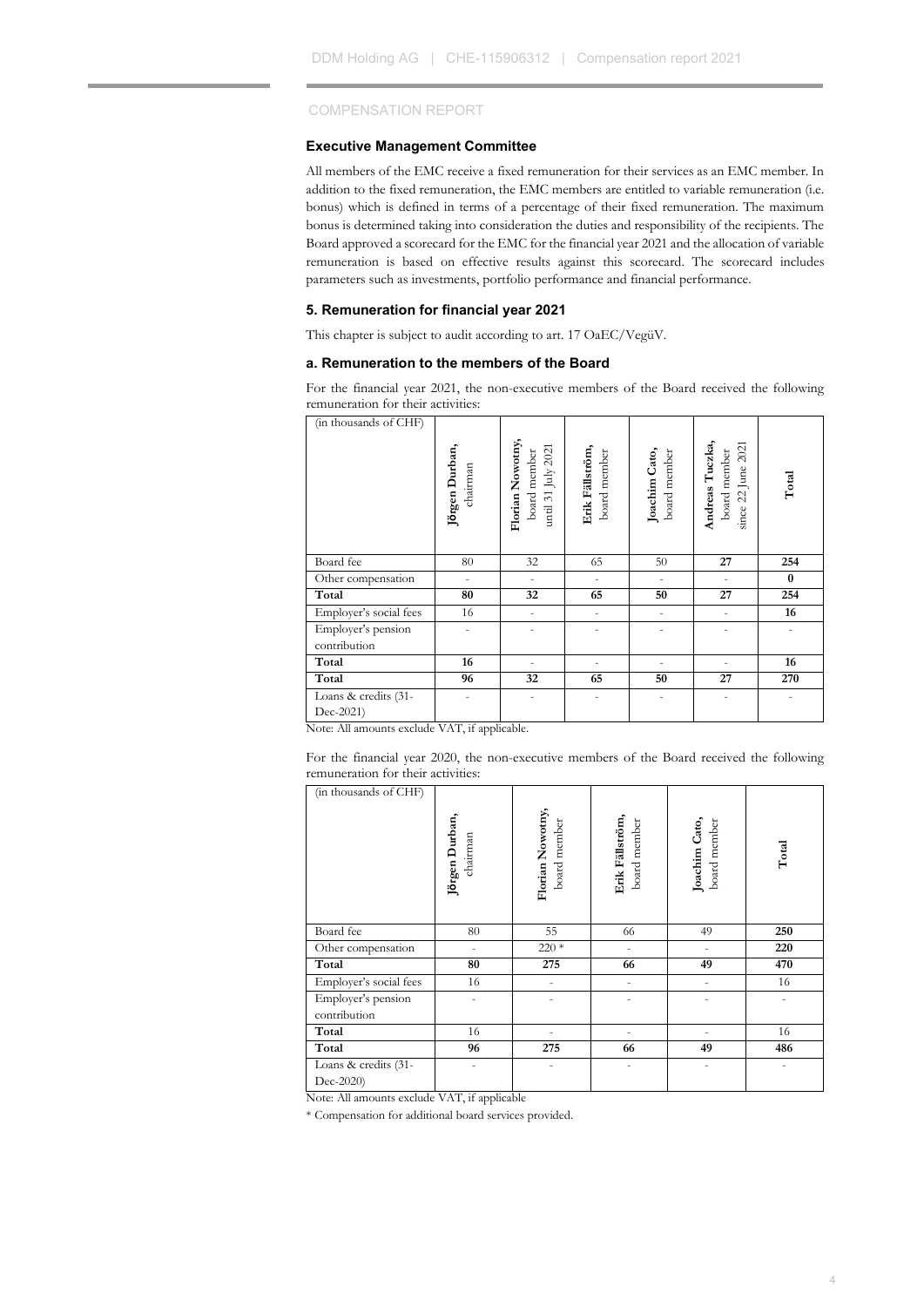As of 31 December 2021 no loans and credits (2020: CHF 0) were granted to current and former members of the Board or people who are closely linked to the Board.

During the financial year 2021, DDM paid no remuneration or severance payments to members of the Board after leaving their function. The same applies to the financial year 2020.

# **b. Remuneration to the members of the EMC**

For the financial year 2021, the members of the EMC received the following remuneration for their activities:

| (in thousands of CHF)              | Henrik<br>Wennerholm,<br><b>CEO</b><br>until 31 July 2021 | <b>EMC</b><br>(other) | Total |
|------------------------------------|-----------------------------------------------------------|-----------------------|-------|
| Fixed *                            | 177                                                       | 620                   | 797   |
| Variable                           | 380                                                       |                       | 380   |
| Total                              | 557                                                       | 620                   | 1,177 |
| Employer's social fees             | 183                                                       | 80                    | 263   |
| Employer's pension<br>contribution | 79                                                        | 57                    | 136   |
| Total                              | 262                                                       | 137                   | 399   |
| Total                              | 819                                                       | 757                   | 1,576 |

\* Includes allowances

For the financial year 2020, the members of the EMC received the following remuneration for their activities:

| (in thousands of CHF)              | Henrik<br>Wennerholm,<br><b>CEO</b> | <b>EMC</b><br>(other) | Total |
|------------------------------------|-------------------------------------|-----------------------|-------|
| Fixed *                            | 380                                 | 588                   | 968   |
| Variable                           | ۰                                   | 385                   | 385   |
| Total                              | 380                                 | 973                   | 1,353 |
| Employer's social fees             | 121                                 | 81                    | 202   |
| Employer's pension<br>contribution | 94                                  | 45                    | 139   |
| Total                              | 215                                 | 126                   | 341   |
| Total                              | 595                                 | 1,099                 | 1,694 |

\* Includes allowances

As of 31 December 2021 no loans and credits (2020: CHF 0) were granted to current and former members of the EMC.

For the financial year 2021, DDM paid no severance payments to members of the EMC who gave up their function. The same applies for the financial year 2020.